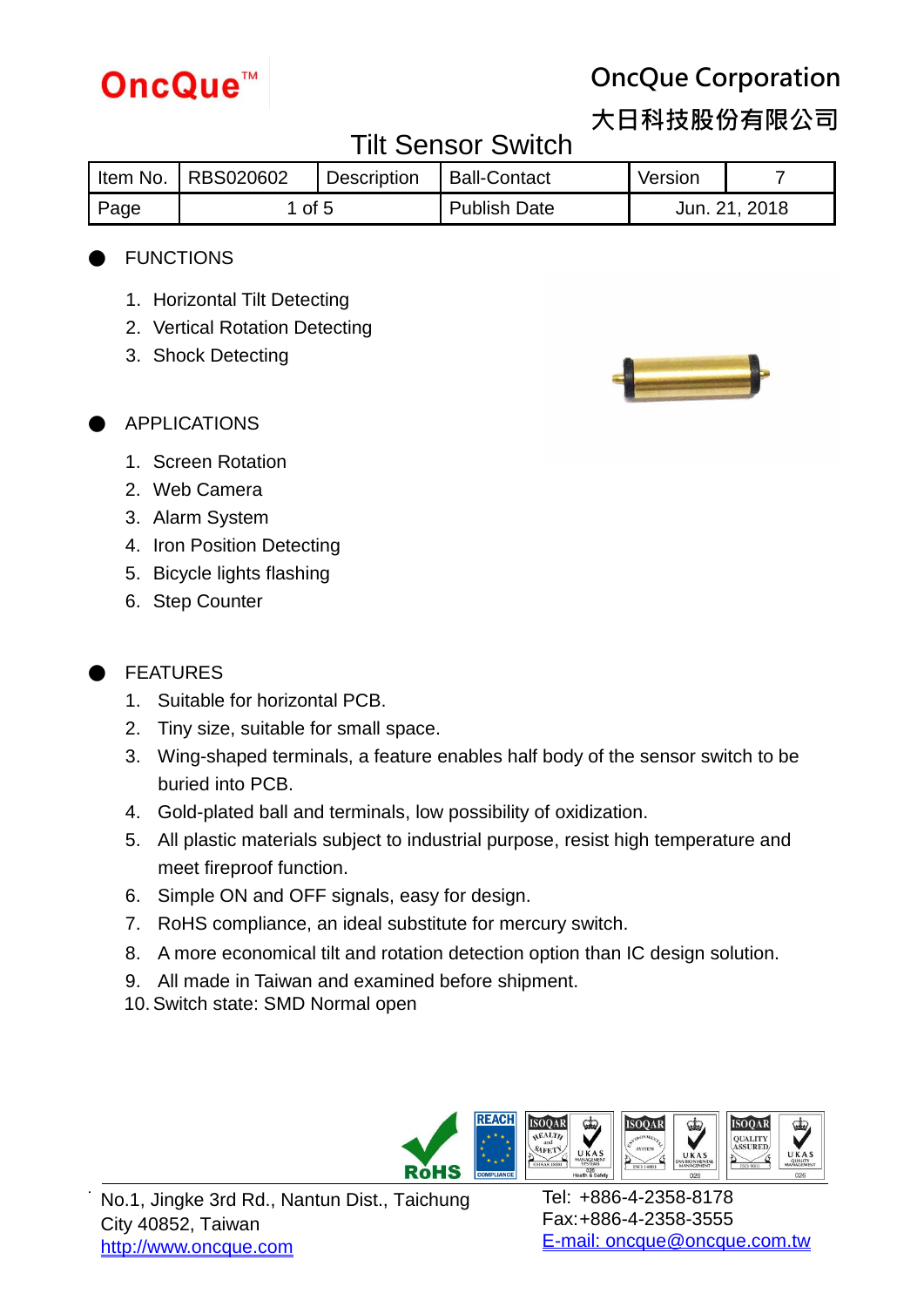

**大日科技股份有限公司**

## Tilt Sensor Switch

|             | I Item No.   RBS020602 | Description | Ball-Contact        | Version |               |
|-------------|------------------------|-------------|---------------------|---------|---------------|
| <b>Page</b> | 2 of 5                 |             | <b>Publish Date</b> |         | Jun. 21, 2018 |

### **PATENTS**

- 1. Taiwan Patent No. 168028
- 2. U.S.A Patent No. US 7,829,804 B2
- 3. China Patent No. ZL 200710123228.X
- DIMEN SIONS / OPERATION / P.C.B. LAYOUT (Unit: mm, Tolerance: ±0.25mm) Fig. 1





No.1, Jingke 3rd Rd., Nantun Dist., Taichung City 40852, Taiwan http://www.oncque.com

.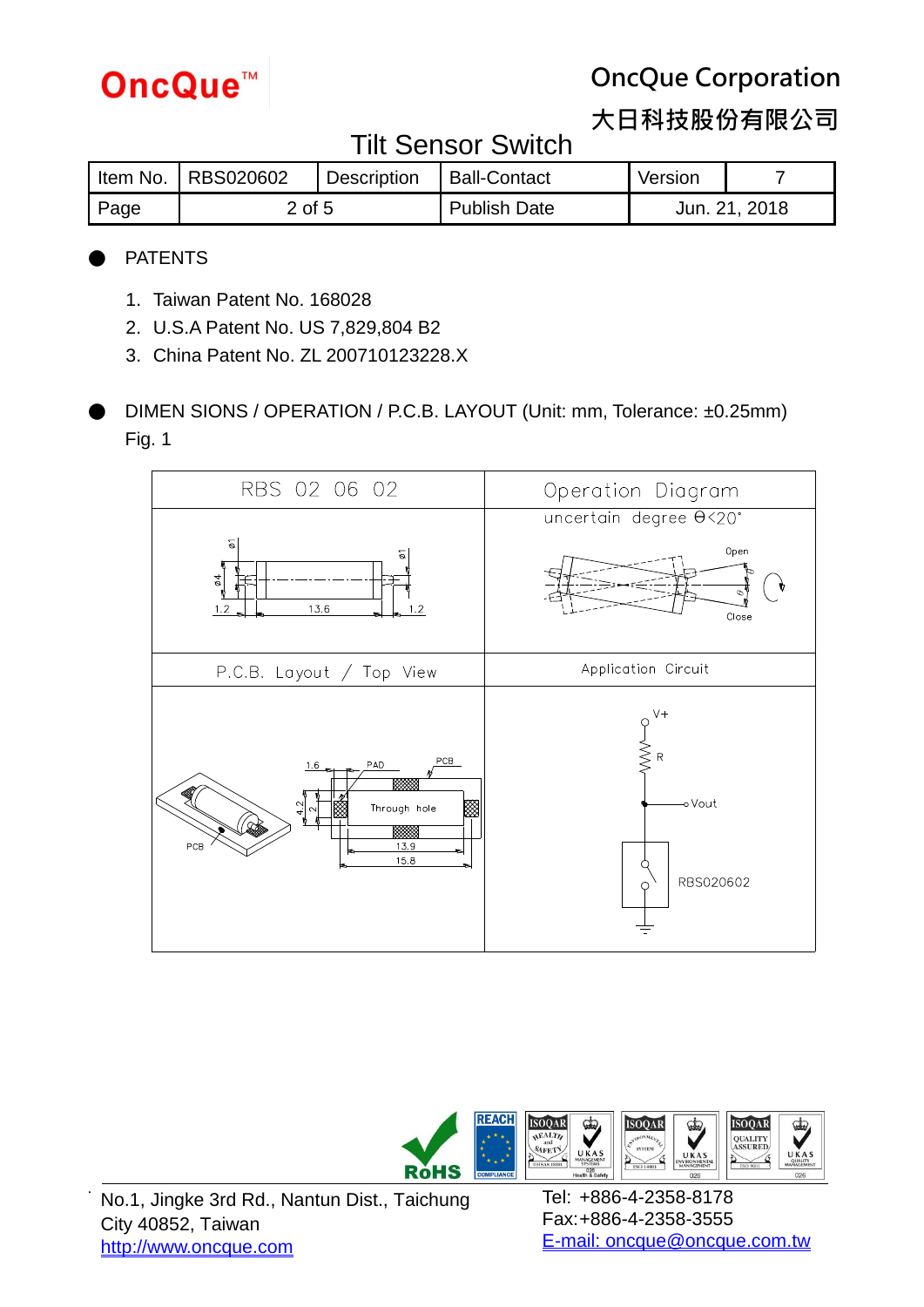

**大日科技股份有限公司**

## Tilt Sensor Switch

|      | I Item No.   RBS020602 | Description | Ball-Contact        | Version |               |
|------|------------------------|-------------|---------------------|---------|---------------|
| Page | 3 of 5                 |             | <b>Publish Date</b> |         | Jun. 21, 2018 |

### **Current/Voltage Suggested**

| Input Current (mA) | Operating Voltage (V) | Condition |  |
|--------------------|-----------------------|-----------|--|
|                    |                       | $- -$     |  |

## **ELECTRICAL CHARACTERISTICS**

|    | <b>Contact Rating</b>        | 10mA, 5VDC                 |
|----|------------------------------|----------------------------|
| 2. | <b>Contact Resistance</b>    | $10\Omega$ max.            |
| 3. | <b>Operation Diagram</b>     | Refer to Fig. 1            |
| 4. | <b>Insulation Resistance</b> | $50M\Omega$ min. at 100VDC |
| 5. | <b>Dielectric Strength</b>   | 50VDC min. for 1 minute    |
| 6. | Capacitance                  | 5pF max.                   |
|    | <b>Conductive Rate</b>       | 80% min                    |

### RELIABLE TEST ITEMS

#### Reliable Test for RBS020602

|                             | <b>Test Item</b>             | Contents                            |  |
|-----------------------------|------------------------------|-------------------------------------|--|
| 1                           | <b>Operating Temperature</b> | $-25^{\circ}$ C ~ 85 $^{\circ}$ C   |  |
| 2                           | Storage Temperature          | $-40^{\circ}$ C ~ 85 $^{\circ}$ C   |  |
| 3                           | Humidity                     | 40 °C / 95 %RH                      |  |
| <b>Mechanical Life</b><br>4 |                              | 2 Hz horizontal/<br>1,000,000 times |  |
| 5                           | <b>Electrical Life</b>       | 100,000 times                       |  |



.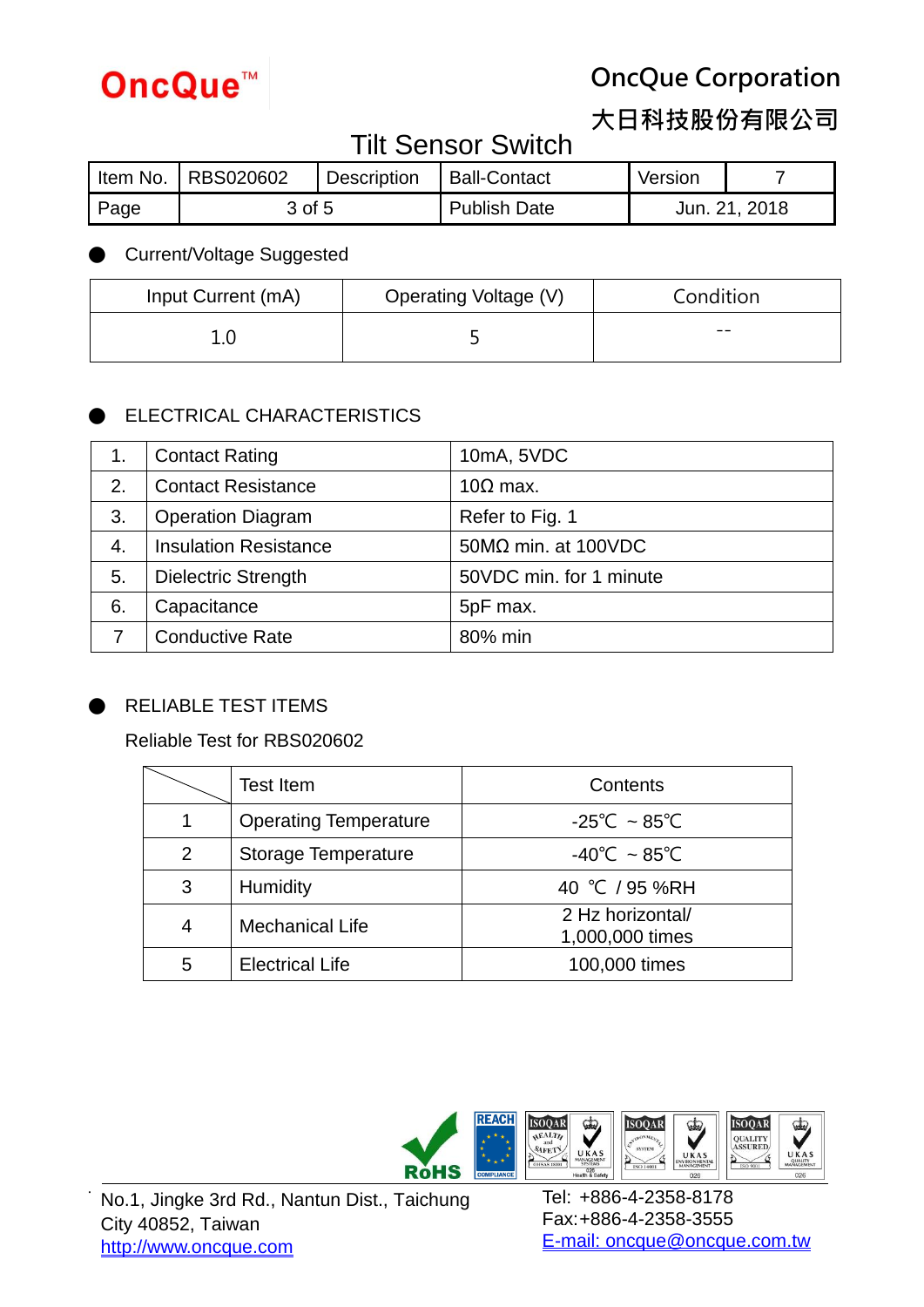

**大日科技股份有限公司**

## Tilt Sensor Switch

|      | Item No.   RBS020602 | <b>Description</b> | Ball-Contact        | Version |               |
|------|----------------------|--------------------|---------------------|---------|---------------|
| Page | 4 of 5               |                    | <b>Publish Date</b> |         | Jun. 21, 2018 |

### SOLDERING CONDITION

Following profile is for reference only. Please use solder paste that solder paste manufacturer recommends.

| Condition<br>Suitable<br>Production<br><b>Process</b> | Soldering<br><b>Temperature</b> | <b>Soldering Time</b> | Wattage of<br>Manual<br>Soldering                           | Type       |
|-------------------------------------------------------|---------------------------------|-----------------------|-------------------------------------------------------------|------------|
| <b>Manual Soldering</b>                               | $300 \pm 5^{\circ}$ C           | < 3 seconds max.      | 30W or<br>Temperature-<br>controlled<br>manual<br>soldering | <b>SMD</b> |

### **PACKAGE**

.

|  | <b>Part Number</b> | Package   | Quantity    | Total       | Dimension(mm)  |
|--|--------------------|-----------|-------------|-------------|----------------|
|  |                    | PE Bag    | $1,000$ pcs | $1,000$ pcs | 205L*145W      |
|  | RBS020602          | Inner Box | 10 PE Bags  | 10,000 pcs  | 348L*191W*85H  |
|  |                    | Carton    | 3 Boxes     | 30,000 pcs  | 364L*278W*213H |

**※** Package shown as below for reference.





No.1, Jingke 3rd Rd., Nantun Dist., Taichung City 40852, Taiwan http://www.oncque.com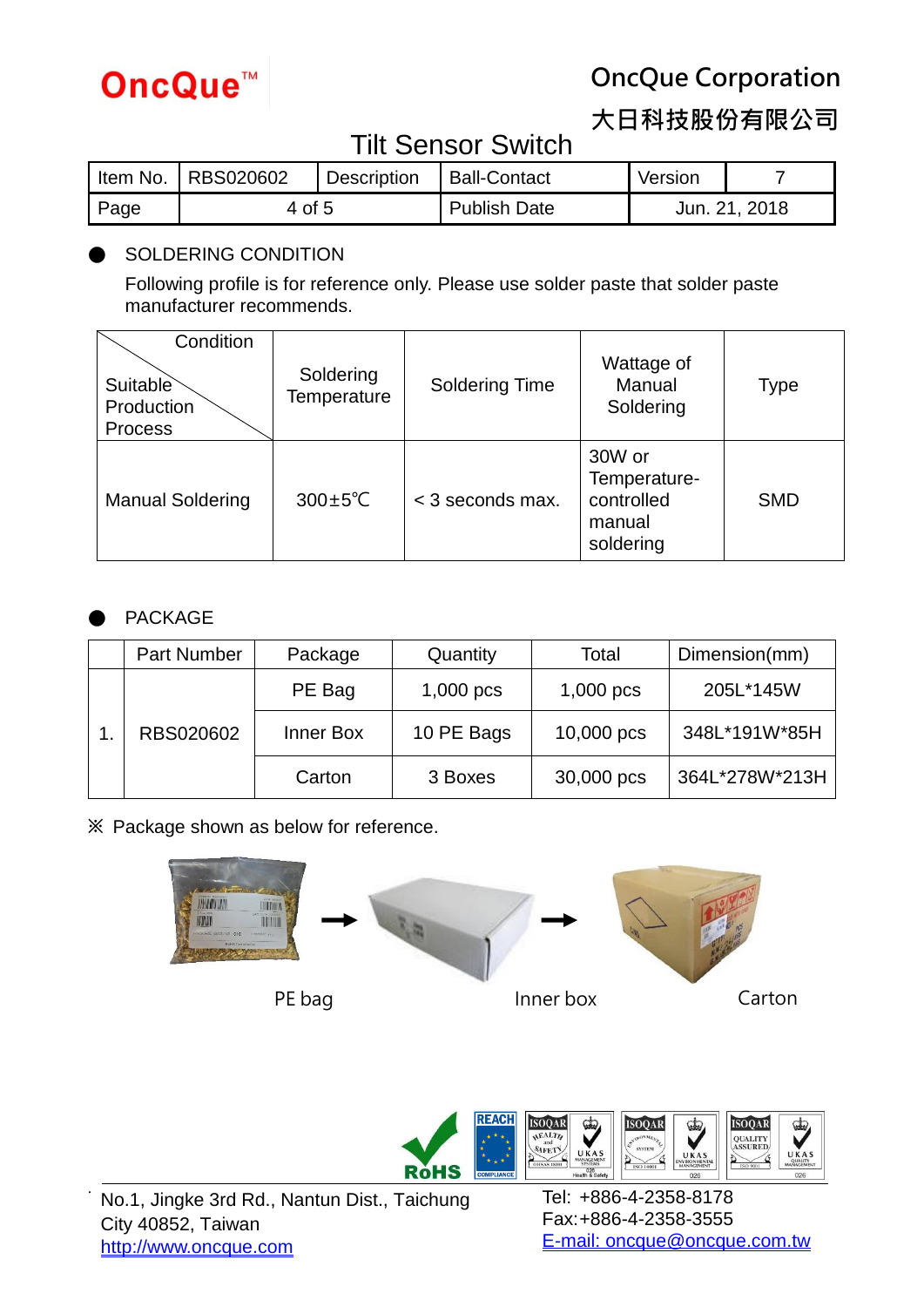

## **大日科技股份有限公司**

## Tilt Sensor Switch

|      | I Item No.   RBS020602 | Description | Ball-Contact        | Version |               |
|------|------------------------|-------------|---------------------|---------|---------------|
| Page | 5 of 5                 |             | <b>Publish Date</b> |         | Jun. 21, 2018 |

## ● NOTES

- 1. Suggestion for usage: For vibration usage or application, we suggest to add hysteresis for IC. If vibration is heavy, optical type of sensor switch is recommended.
- 2. For the continued product improvement as one of the company policy, specifications may change or update without notice. The latest information can be obtained through our sales offices. Normally, all products are supplied under our standard conditions.
- 3. If buyer's products will stay in power supply for a long time which needs very high stability, optical sensor switch is strongly recommended.

## PRECAUTIONS FOR USE

- 1. If the products is intended to be used for other endurance equipment requiring higher safety and reliability such as life support system, space and aviation devices, disaster and safety system, it's necessary to make verification of conformity or contact us for the details before using.
- 2. Do not try to clean the switch with a solvent or similar substance after the soldering process.
- 3. Use water-soluble flux may damage the switch.
- 4. Please follow the soldering instruction accordingly, otherwise might lead to defective.
- 5. Do not use switch in the environment of high humidity, because such an environment may cause the leakage current between the terminals.
- 6. Please do not exceed the rated load as there will be a risk of disabling the product function.
- 7. In the circuit, the switch should not be near or directly connected with the magnetic, component solder joints (for example: relays, transformers, etc.).
- 8. Complete welding within 168 hours after unpacking, to avoid products humid which caused by prolonged exposure.



No.1, Jingke 3rd Rd., Nantun Dist., Taichung City 40852, Taiwan http://www.oncque.com

.